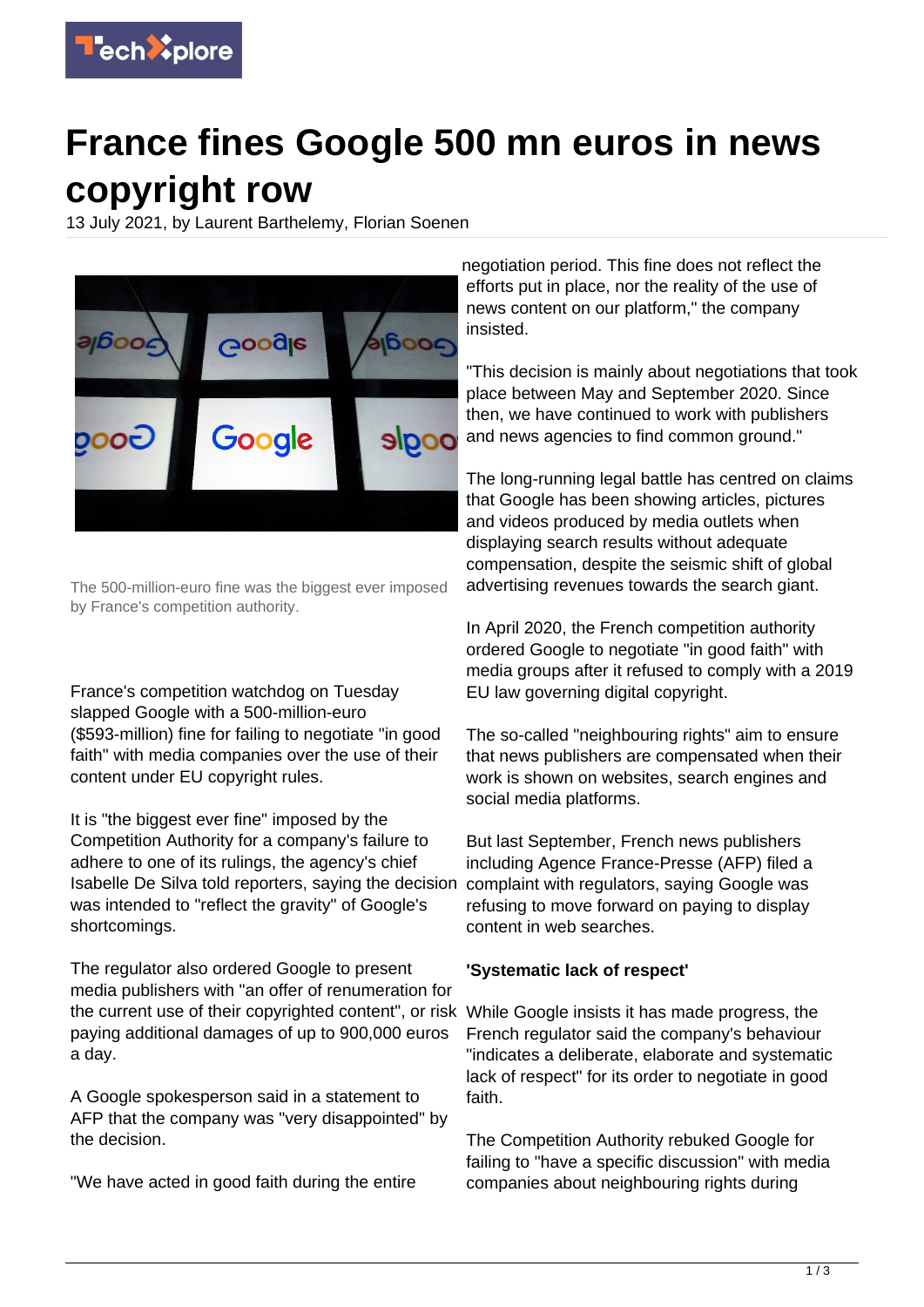

negotiations over its Google Showcase news service, which launched late last year.



Faced with dwindling print subscriptions, media outlets argue that Google should be giving them a bigger cut of advertising revenues from search results that display their content.

Tuesday's ruling had been keenly anticipated by news outlets across Europe, as the first decision of its kind by a regulator over the EU's neighbouring rights policy.

News outlets struggling with dwindling print subscriptions have long seethed at Google's refusal to give them a cut of the millions of euros it makes from ads displayed alongside news search results.

Google initially refused to pay media outlets for the snippets of news stories, photos and videos that appear in the search results, arguing that the traffic these searches send to their websites was payment their content or face millions of dollars in fines. enough.

The internet giant has since softened its stance, and announced in November that it had signed "some individual agreements" on copyright payments with French newspapers and magazines, © 2021 AFP including top dailies Le Monde and Le Figaro.

Google and AFP are "close to an agreement" on the issue, the news agency's chief executive Fabrice Fries and Google's France director

Sebastien Missoffe said in a joint statement Tuesday.

It aims at a "global permit for using different AFP content" on Google and the renumeration for AFP news publications, Missoffe said.

Fries hailed the "unambiguous" decision of the news agencies rights to compensation when their work is shown.

The Authority "clearly stated that the agencies' content are covered by neighbouring rights and therefore must be renumerated," he said.

"It confirmed that news items published by AFP and reproduced by editors must be the object of a specific renumeration," Fries said, adding:

The SEPM union of French magazine editors also hailed what it called a "historic decision on neighbouring rights".

Google has further defended itself against claims that it is contributing to the demise of traditional media by pointing to its support for news outlets in other ways, including emergency funding during the Covid-19 crisis.

But the company is coming under increasing pressure from regulators around the world as concerns grow that media outlets will find it increasingly difficult to hold those in power to account faced with such chronic underfunding.

Australia has taken one of the most aggressive positions, demanding that Google and Facebook pay media organisations when their platforms host

The landmark legislation resulted in Google and Facebook signing deals worth millions of dollars to Australian media companies.